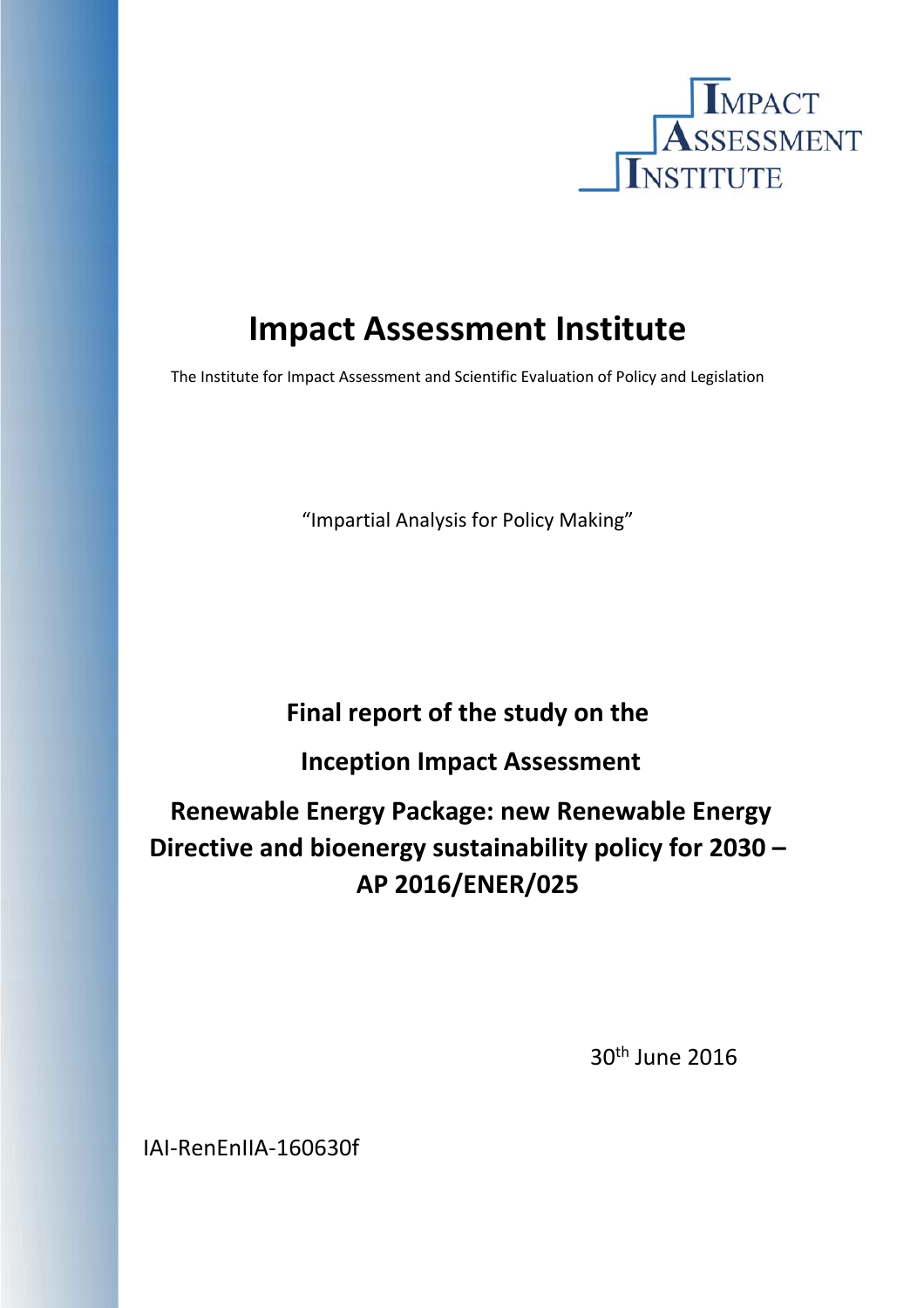#### **Accompanying statement**

This report has been written according to the guiding principles of the Impact Assessment Institute (IAI): objectivity, transparency, legitimacy and credibility. It therefore analyses the subject matter critically from a purely factual and scientific point of view, without any policy orientation. The analysis is open to review and criticism from all parties, including those whose work is scrutinised.

By its nature the report has a critical characteristic, since it scrutinises the subject document, with its main findings entailing the identification of errors, discrepancies and inconsistencies, complemented by a revision of the analysis. In performing this work, the intention of the report is to be constructive in assisting the authors of the subject document and its background information, as well as all relevant stakeholders in identifying the most robust evidence base for the policy objective in question. It should be seen as a cooperative contribution to the policy making process, proposing ideas that may not have been considered in the original policy document under scrutiny.

This report is also to be considered as a call for additional input. Peer review (Annex I) is an essential step laid down in the procedures of the Impact Assessment Institute and this is manifested in the openness to further review and to new data.

The Impact Assessment Institute is a private foundation incorporated in March 2016 under Belgian law, number 0650.623.342. The Institute is inscribed in the EU Transparency Register, number 993290221302‐35.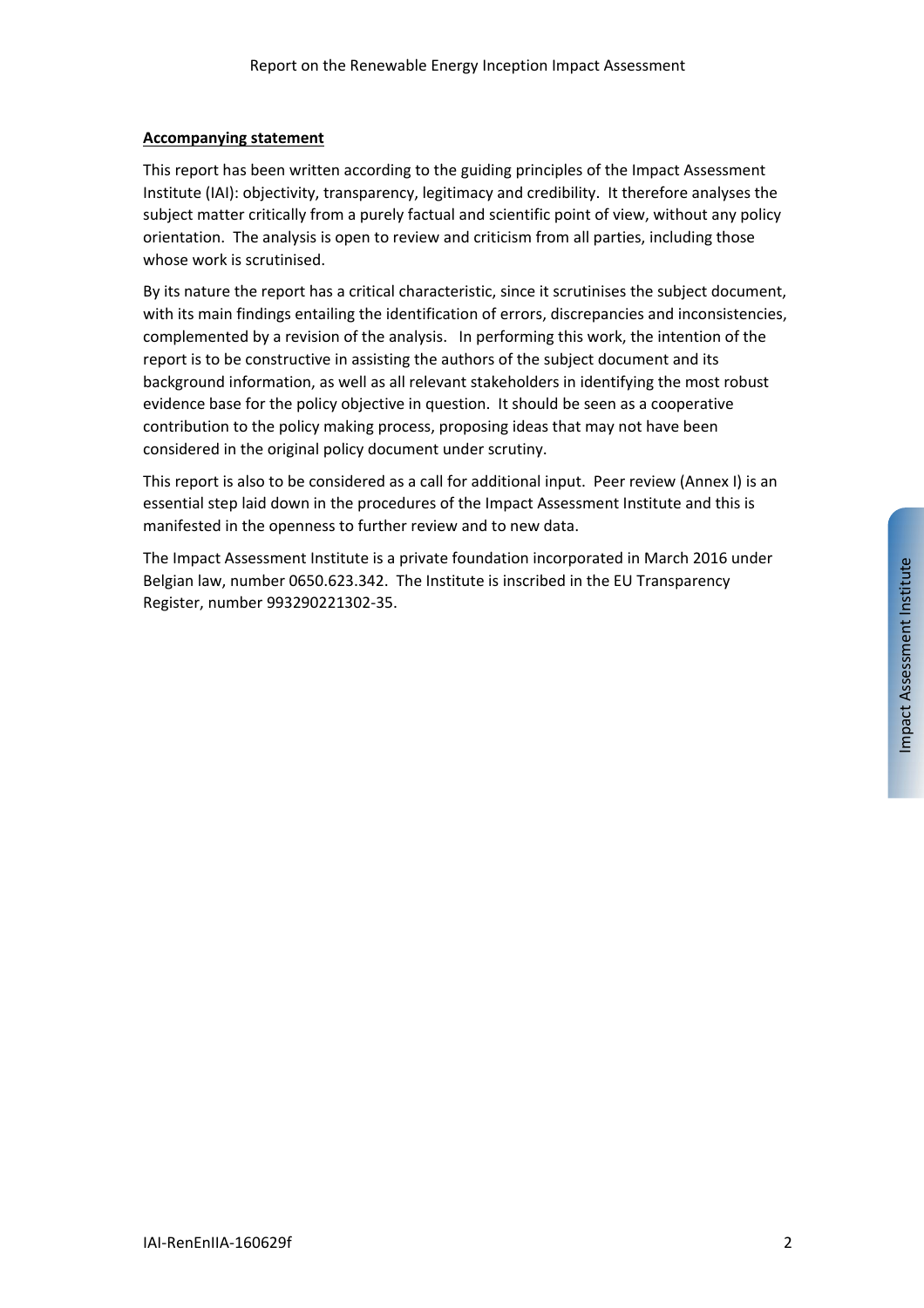# Executive Summary

#### **Main findings**

Inception Impact Assessments (IIA) are a new tool defined in the 2015 Better Regulation Guidelines intended to be "a comprehensive basis for stakeholders to provide feedback, information and opinions". This scrutiny study on the IIA on the Renewable Energy Package finds that the IIA does not fully follow the processes laid out in the Guidelines and does not contain sufficient information to provide the "comprehensive basis".

A key general finding is that the IIA was compiled and published before the completion of the REFIT evaluation, planned for late 2016. The data is therefore subject to change. To be fully consistent, each step in the policy cycle should be built on the full completion of the previous step. The Commission did not explain sufficiently why it deviated from consistent practice.

The IIA's general depth of analysis and its flexibility is appropriate for early stage policy making. However, some specific issues undermine achievement of the IIA's objectives:

- In many instances, including the IIA's first paragraph, statements are made about the benefits of renewable energy, without balance through acknowledgement of the potential negative impacts and trade‐offs in the area of energy policy.
- The statements themselves are not supported by evidence or references. Such statements are substantive and should form conclusions of the Impact Assessment based on full analysis, rather than starting points.
- The subsidiarity check and proportionality check are presented without explicit evidence or justification.
- The text does not provide sufficient explanation on the most relevant findings and background data, which would be necessary to meet the IIA's objective to "provide a comprehensive basis for stakeholders to provide feedback, information and opinions".

An additional issue is the frequent reference to the results of the 2030 Impact Assessment on Climate & Energy as the background to many of the analytical conclusions. The IAI's own study on that Impact Assessment concluded that the lack of transparency in its data and modelling severely impair the legitimacy of the evidence. It is therefore not a satisfactory basis for analysis for developing policy and legislation. The Commission should provide transparent evidence on which it bases the future renewable energy legislation and the analysis in the accompanying Impact Assessment.

As a basis for policy making in this sector, the IIA has an important role in setting the scene and creating a platform for analysis. Due to the concerns identified above, a careful review of the identified issues is needed, to ensure that the discrepancies are not adopted and amplified in the future Impact Assessment and legislative proposal.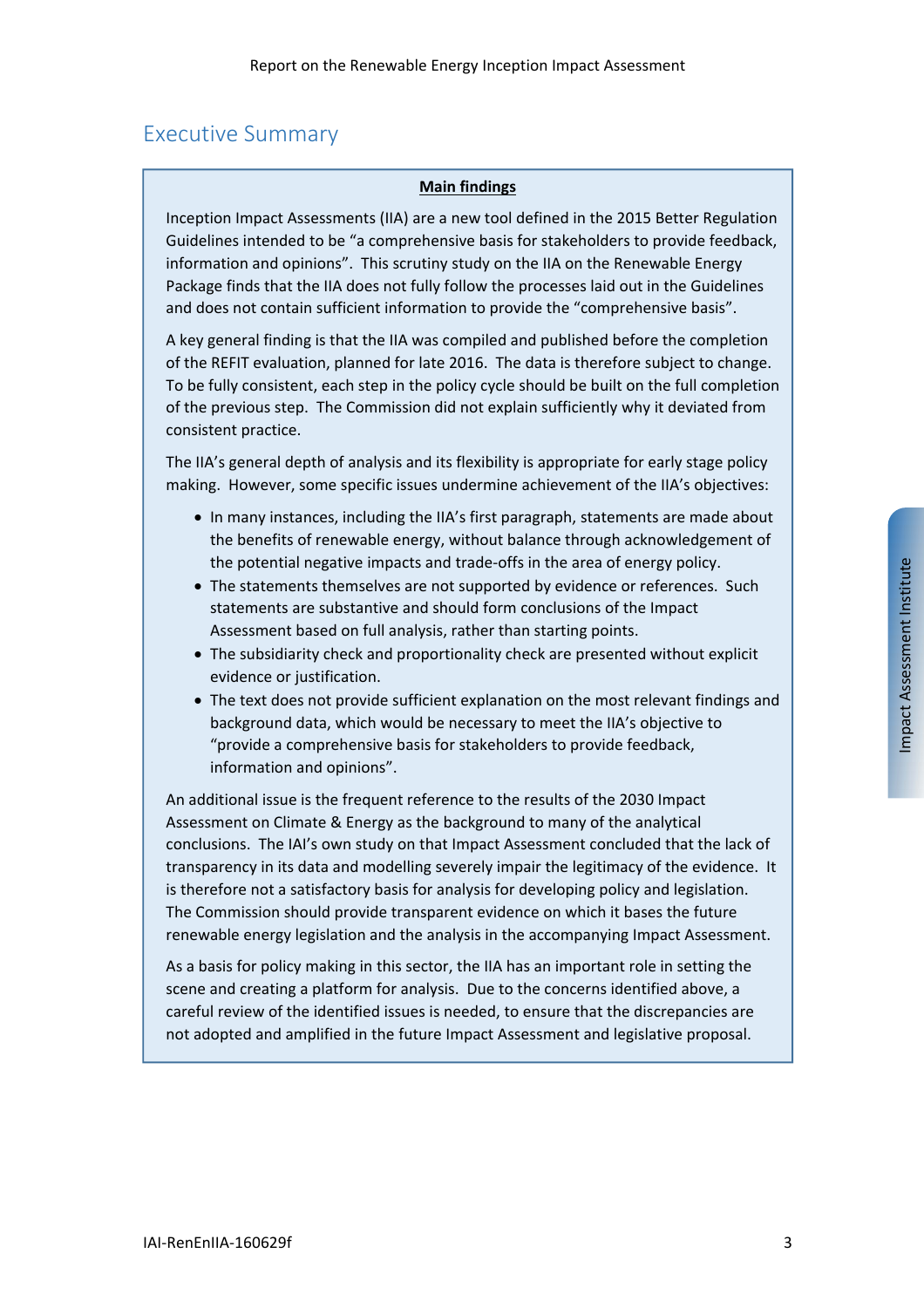### Visualisation

The following table provides a visual overview of the results of this report for each element of the evidence presented in the Impact Assessment, using an assessment from 1 to 7 to indicate the level of confidence  $(1 =$  highest,  $7 =$  lowest confidence level).

| <b>Element</b>  |   | <b>Assessment level &amp;</b><br>description (17)                   | <b>Notes</b>                                                                                                                                                                                                                                 |  |  |
|-----------------|---|---------------------------------------------------------------------|----------------------------------------------------------------------------------------------------------------------------------------------------------------------------------------------------------------------------------------------|--|--|
| Rhetoric        | 4 | Concerns identified with<br>analysis and/or evidence                | In many places the text states<br>expectations about Renewable Energy<br>that are incompatible with the<br>necessary objectiveness                                                                                                           |  |  |
| Assumptions     | 6 | Serious concerns identified<br>with analysis and/or<br>evidence     | Assumptions are based on the 2030<br>Impact Assessment that lacks<br>transparency and the preliminary<br>findings of a REFIT report                                                                                                          |  |  |
| Background data | 5 | Substantial concerns<br>identified with analysis<br>and/or evidence | Data is referred to in a large number of<br>background reports, but without a clear<br>overview of the relevance of this data<br>and how it is to be used.                                                                                   |  |  |
| Analysis        | 5 | Substantial concerns<br>identified with analysis<br>and/or evidence | In certain cases inconsistent analysis<br>has been identified. In particular,<br>expectations on economic benefit and<br>employment require additional<br>evidence.                                                                          |  |  |
| Results         | 5 | Substantial concerns<br>identified with analysis<br>and/or evidence | The results of the analysis reflect the<br>concerns identified above.                                                                                                                                                                        |  |  |
| Conclusions     | 4 | Concerns identified with<br>analysis and/or evidence                | Since the IIA presents a broad array of<br>policy options, the conclusions leave<br>openness for further adjustment. Care<br>is required to ensure that some of the<br>assumption referred to above do not<br>fed into premature conclusions |  |  |

Key to assessment levels

| Correct<br>analysis, fully<br>evidenced | Minor<br>questions<br>identified on<br>analysis<br>and/or<br>evidence | Several<br>questions<br>lidentified on<br>analysis<br>and/or<br>evidence | <b>Concerns</b><br>lidentified<br>with analysis<br>and/or<br>evidence | Substantial<br>concerns<br>lidentified<br>with analysis<br>land/or<br>evidence | <b>Serious</b><br>concerns<br>identified<br>with analysis<br>and/or<br>evidence | <b>Incorrect</b><br>analysis<br>evidence<br>absent |
|-----------------------------------------|-----------------------------------------------------------------------|--------------------------------------------------------------------------|-----------------------------------------------------------------------|--------------------------------------------------------------------------------|---------------------------------------------------------------------------------|----------------------------------------------------|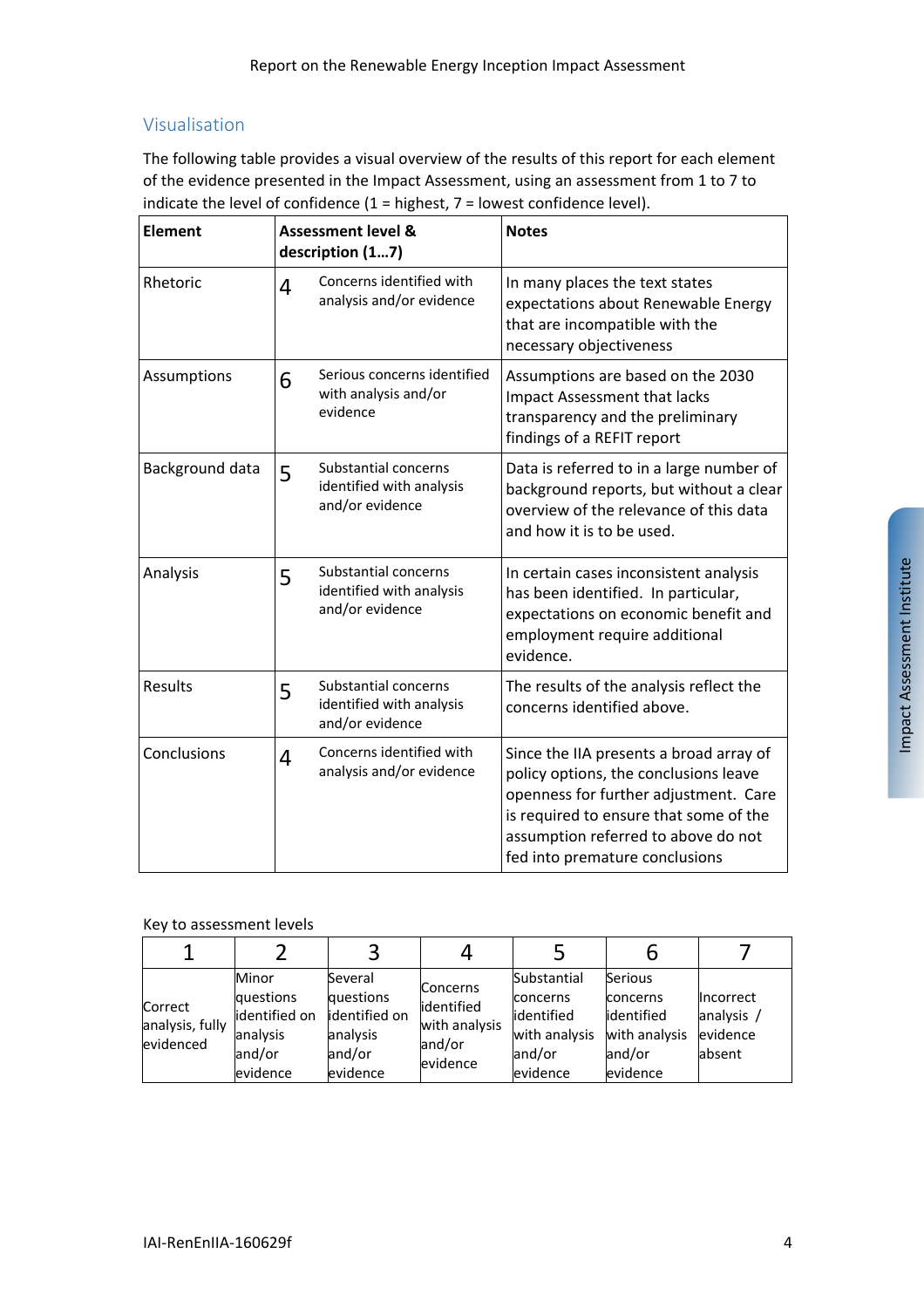# Table of Contents

| $\mathbf{1}$   |       |                                                                         |                                                                         |  |  |  |  |  |  |
|----------------|-------|-------------------------------------------------------------------------|-------------------------------------------------------------------------|--|--|--|--|--|--|
| $\overline{2}$ |       |                                                                         |                                                                         |  |  |  |  |  |  |
|                | 2.1   |                                                                         |                                                                         |  |  |  |  |  |  |
|                | 2.1.1 |                                                                         |                                                                         |  |  |  |  |  |  |
|                | 2.1.2 |                                                                         |                                                                         |  |  |  |  |  |  |
|                | 2.1.3 |                                                                         |                                                                         |  |  |  |  |  |  |
|                | 2.1.4 |                                                                         |                                                                         |  |  |  |  |  |  |
|                | 2.2   |                                                                         |                                                                         |  |  |  |  |  |  |
|                | 2.2.1 |                                                                         |                                                                         |  |  |  |  |  |  |
|                | 2.2.2 |                                                                         |                                                                         |  |  |  |  |  |  |
|                | 2.3   |                                                                         | Section C: Data Collection and Better Regulation Instruments 11         |  |  |  |  |  |  |
|                | 2.4   |                                                                         |                                                                         |  |  |  |  |  |  |
| 3              |       |                                                                         | Evaluation of Section E: Preliminary Assessment of Expected Impacts  12 |  |  |  |  |  |  |
|                | 3.1   |                                                                         |                                                                         |  |  |  |  |  |  |
|                | 3.2   |                                                                         |                                                                         |  |  |  |  |  |  |
|                | 3.3   |                                                                         |                                                                         |  |  |  |  |  |  |
|                | 3.4   |                                                                         | Likely impacts on simplification and/or administrative burden 14        |  |  |  |  |  |  |
|                | 3.5   |                                                                         |                                                                         |  |  |  |  |  |  |
|                | 3.6   |                                                                         |                                                                         |  |  |  |  |  |  |
|                | 3.7   |                                                                         |                                                                         |  |  |  |  |  |  |
|                | 3.8   | Likely impacts on third countries, international trade or investment 15 |                                                                         |  |  |  |  |  |  |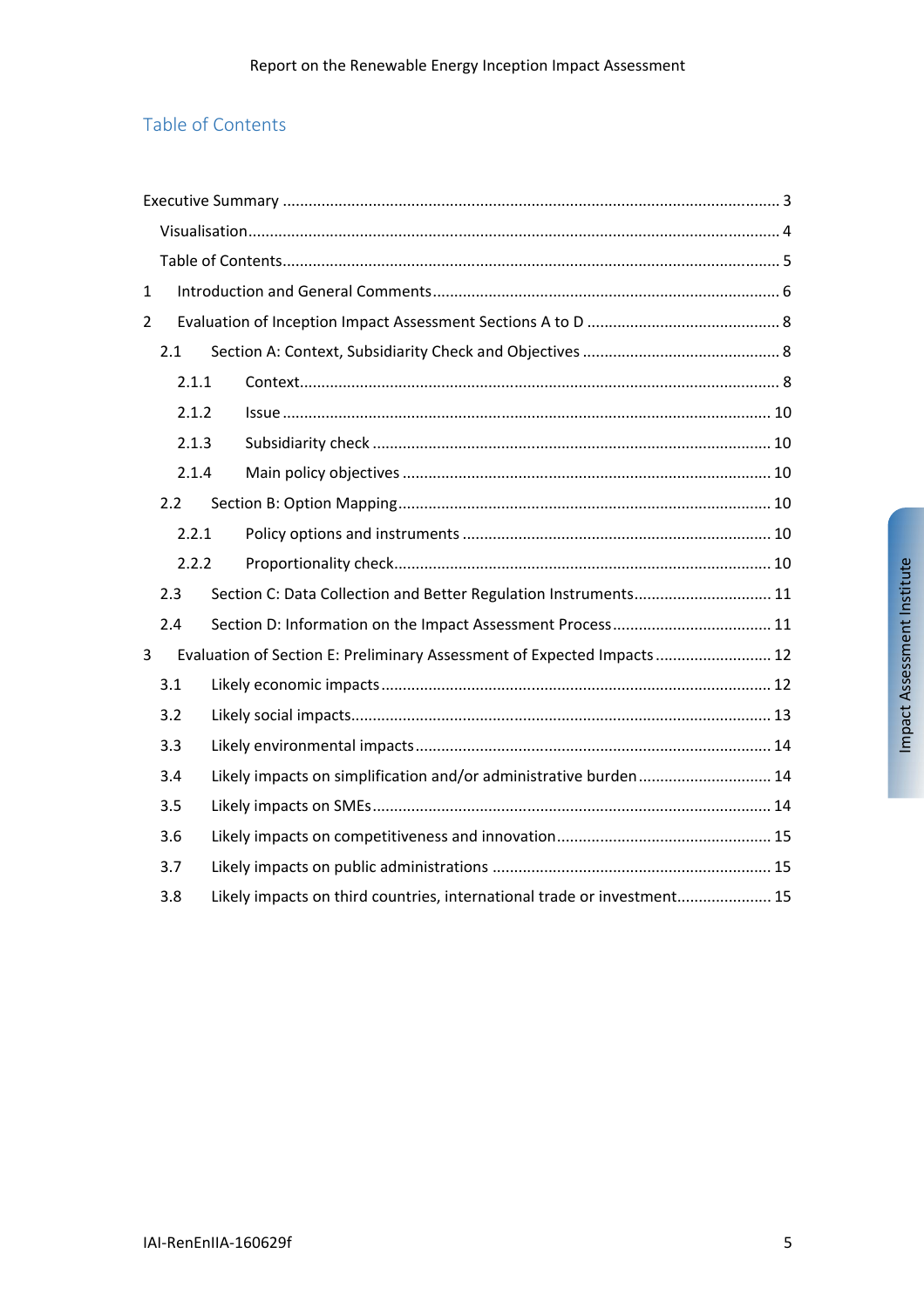# 1 Introduction and General Comments

This study scrutinises the Inception Impact Assessment 'Renewable Energy Package: new Renewable Energy Directive and bioenergy sustainability policy for 2030 – AP 2016/ENER/025'.

Inception Impact Assessments were introduced, according to the May 2015 Better Regulation guidelines, in order to "provide a comprehensive basis for stakeholders to provide feedback, information and opinions". This study evaluates both the general added value of this example of an Inception Impact Assessment (IIA) in comparison to this stated objective, as well as scrutinising the specific evidence that it provides.

A comparison of the Inception Impact Assessment on Renewable Energy to the January 2015 Roadmap on the related Emission Trading System is informative. These are both legislative dossiers within the Climate and Energy domain, with the former compiled under the principles of the 2015 Better Regulation package, the latter issued under the previous IA system. The following are the respective sections in each, with the equivalent sections highlighted:

ETS Roadmap (January 2015)

- A. Context and problem definition
- B. Objectives of the initiative
- C. Options
- D. Initial assessment of impacts

E. Evidence base, planning of further work and consultation

#### Renewable Energy IIA (October 2015)

#### A. Context, Subsidiarity Check and **Objectives**

B. Option Mapping

C. Data Collection and Better Regulation Instruments

D. Information on the Impact Assessment Process

E. Preliminary Assessment of Expected Impacts

The scope of the contents, as indicated by the section titles, is similar in each, if slightly reordered, with the Better Regulation Instruments being the only clearly new section in the IIA. In terms of content, the IIA in each section provides more information, in particular on the options, data, impacts, proportionality and subsidiarity checks. As such, the Renewable Energy IIA is a more elaborate document than the ETS Roadmap.

The following general observations are made:

 The seven pages of the IIA (as opposed to three of the Roadmap) provide additional useful information for interested stakeholders. In general, the depth of the analysis is appropriate and the IIA does not reach specific policy recommendations, for which a full and detailed Impact Assessment is necessary. However, critical details are missing, which would have been necessary to meet its objective to provide a "comprehensive basis for stakeholders". Specifically, the IIA does not reflect an analysis of the reference documents and the main issues that the Commission took forward from the reports etc. that are mentioned in the document. In this respect the IIA could have been improved by presenting an overview of the available high level data on renewable energy in Europe, the past experiences and more, at an appropriate level of detail. A final conclusion on the comprehensiveness of the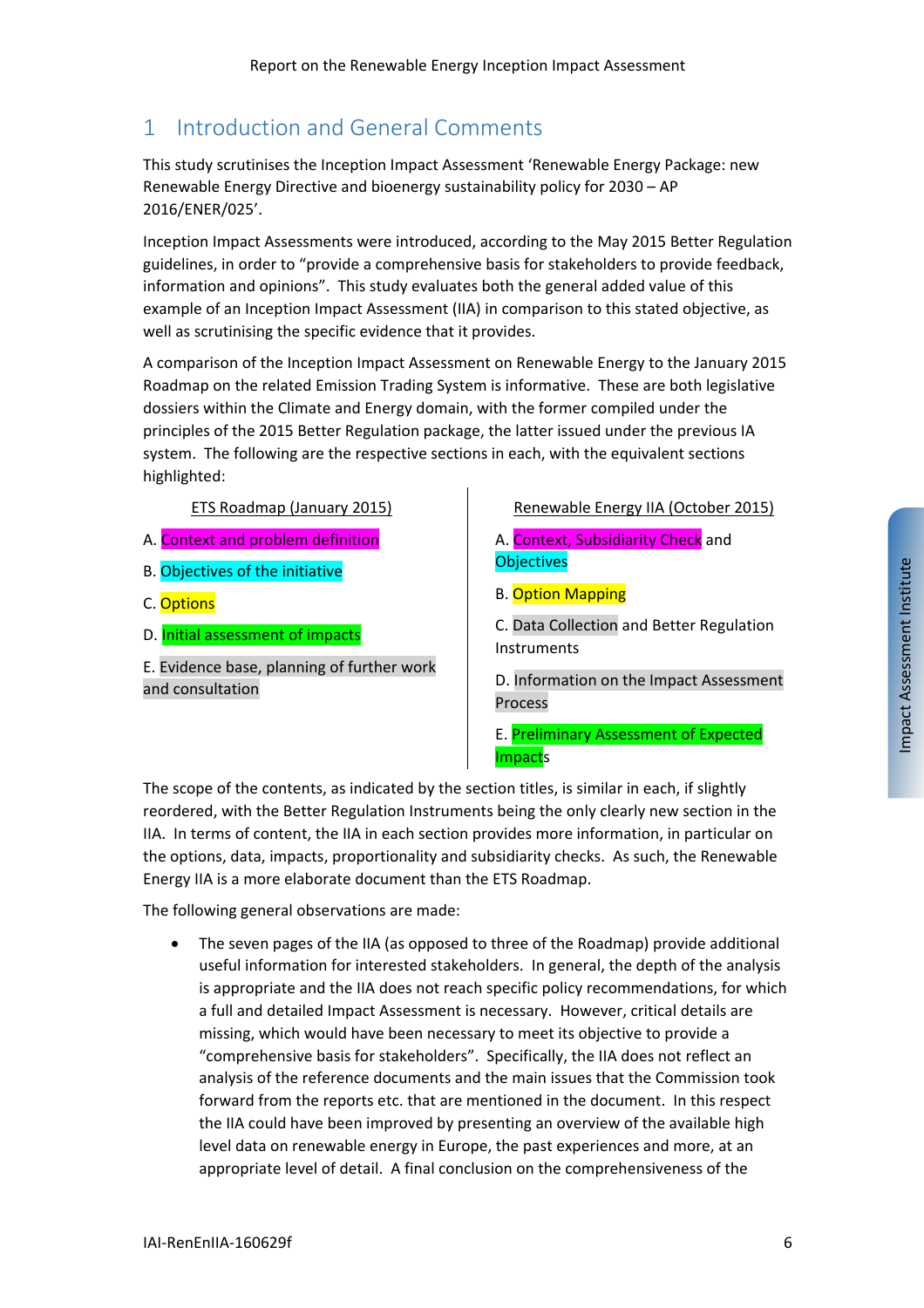document depends on the details of the data and analysis presented, reviewed in the sections below.

- The IIA frequently refers to the results of the Impact Assessment to the Commission's Communication "A policy framework for climate and energy in the period from 2020 to 2030 (COM(2014) 15 final and SWD(2014) 15 final)" (the "2030 Impact Assessment"<sup>1</sup>). As concluded in the IAI's own paper<sup>2</sup> scrutinising that Impact Assessment, the data and modelling used are not transparent and are not available for external scrutiny. Without that scrutiny, policy makers and stakeholders cannot have confidence in the results, nor in the related evidence presented for any subsequent legislation (including the Emissions Trading System and Renewable Energy) nor Delegated and Implementing Acts that follow from such legislation. The Inception Impact Assessment is based on unverified data and its conclusions cannot therefore be taken as a sufficiently transparent platform for further policy making.
- The IIA refers to the REFIT evaluation of the existing Renewable Energy Directive. According to the "List of Planned Commission Initiatives" dated  $7<sup>th</sup>$  March 2016, the current version of the findings as communicated in the 2015 Renewable Energy Progress Report COM (2015) 293 are denoted as "preliminary". The text of the IIA states that the detailed results of the REFIT evaluation will be fed into the ex‐ante Impact Assessment. The IIA is therefore to a great extent based on incomplete findings, since by definition the provisions of the preliminary report are subject to change and full detail, necessary for comprehensive assessment, is not yet available. A fully consistent procedure would see the publication of the final REFIT report before the process of preparing a legislative proposal is started and an Inception Impact Assessment is published.
- The above finding is reflected in the consideration of the stakeholder consultation, which was opened on 18<sup>th</sup> November 2015, following the October publication of the IIA. A fully consistent consultation on new policy requires all details of the existing policy, in particular the final REFIT report, to be evaluated and published. Therefore, stakeholders were not in a position to provide their opinions based on a comprehensive set of parameters.

<sup>&</sup>lt;sup>1</sup> 'Impact Assessments accompanying the European Commission Communications "A policy framework for climate and energy in the period from 2020 up to 2030" SWD (2014) 15', 22<sup>nd</sup> January 2014.

<sup>&</sup>lt;sup>2</sup> 'Report on transparency, consistency and feasibility in the Impact Assessments accompanying the European Commission Communications SWD (2014) 15 and SWD (2014) 255', the Impact Assessment Institute, 14th December 2015.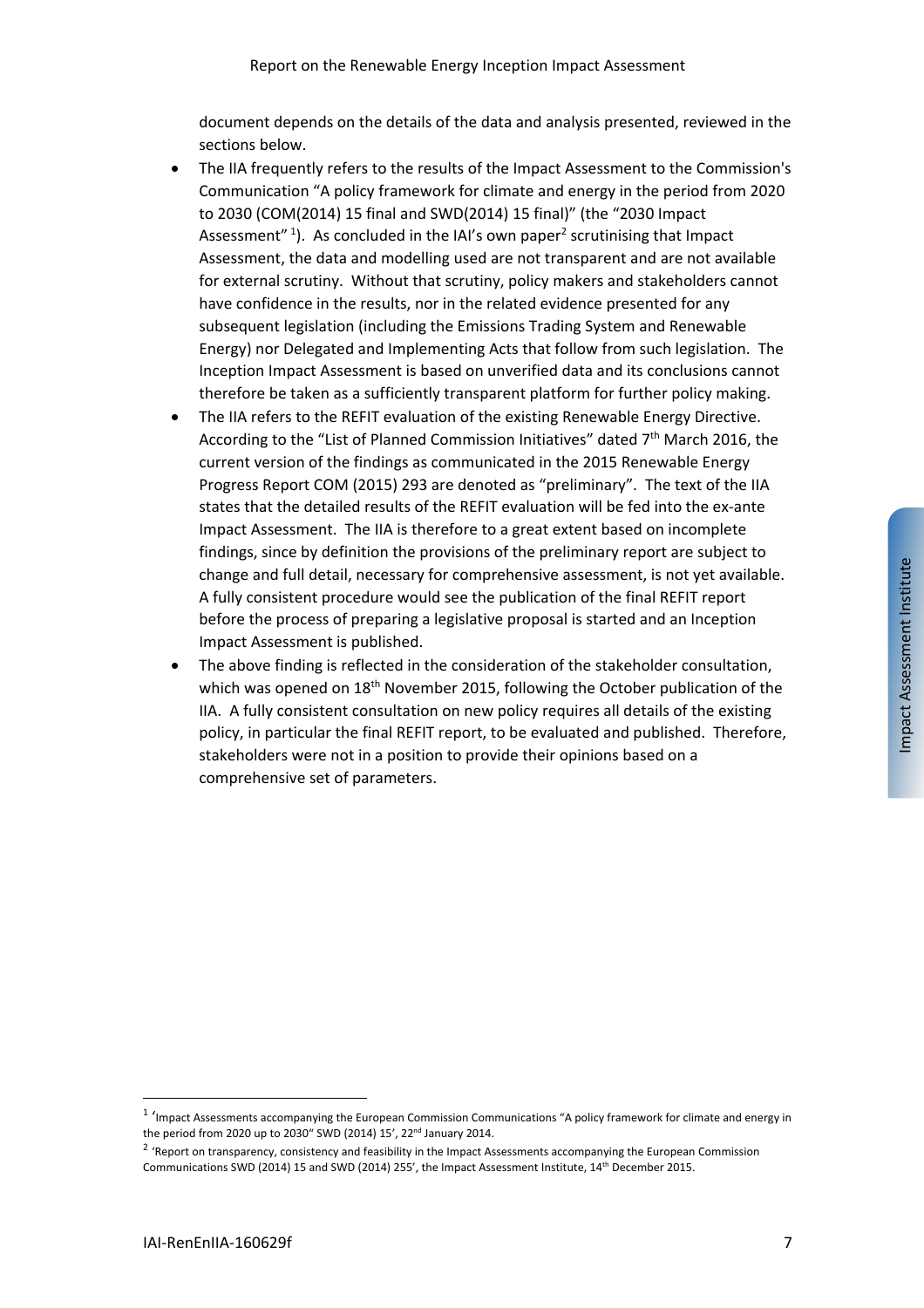# 2 Evaluation of Inception Impact Assessment Sections A to D

Sections A to D of the IIA cover the background, policy options and data to be used as the basis for the Inception Impact Assessment and for the future Impact Assessment. Each of the sections are assessed qualitatively in terms of the accuracy of the rhetoric, assumptions, data and analysis used.

## 2.1 Section A: Context, Subsidiarity Check and Objectives

#### 2.1.1 Context

The introduction provides a standard overview of the policy framework for renewable energy. However, the first paragraph makes important qualitative statements that are not accompanied by relevant evidence or references. By its nature this paragraph sets the tone and the framework for the rest of the document, and similar statements are made throughout the rest of the IIA. In particular:

- The text states "The EU and the world are moving towards a more sustainable and renewable energy system". Such a statement requires definition of terms, statistical evidence and clear references. The graphs on the next page present the growing renewable energy share of total energy consumption in the EU and the World respectively from 2005 to 2014, with steady growth in recent years. However, the data do not justify the profound statement that opens the IIA.
- The second sentence lists a number of advantages of renewable energy, suggesting that these advantages are the driving force for the global shift. In fact, the shift towards renewables has been driven mainly by policies such as mandates, subsidies and feed-in tariffs, which have complemented the steady cost reductions in the renewable energy technologies themselves. To present a balanced and factual framework for the IIA, this introduction should ideally have listed the disadvantages of renewables, such as higher cost, intermittency and emissions from indirect land‐ use change alongside the advantages.
- Finally, the text refers to the jobs and growth that can be secured by economies grasping the opportunity of renewable energy. This is true if the effect of future renewable energy policy is positive economically in net terms. However, these benefits have yet to be fully studied and should be the result of future Impact Assessments that calculate the jobs and growth developments in gross and net terms. In particular, in the light of the lack of transparency in the underlying data for EU Climate and Energy policy mentioned above<sup>2</sup>, such assumptions lack legitimate evidence.

The above observations are material, since the rhetoric used to frame the debate can be expected to have shaped the assumptions for the subsequent Impact Assessment process. Balance is needed, with a recognition that there are trade‐offs in implementing renewable energy policy. Such balance in the rhetoric would provide a much stronger platform for compilation of the future Impact Assessment and for effective policy making.

Further, the climate and energy targets, including the 40% GHG targets and the 27% renewable energy target, were decided by the European Council and confirmed in the Energy Union strategy and by the European Parliament. These decisions confirmed the earlier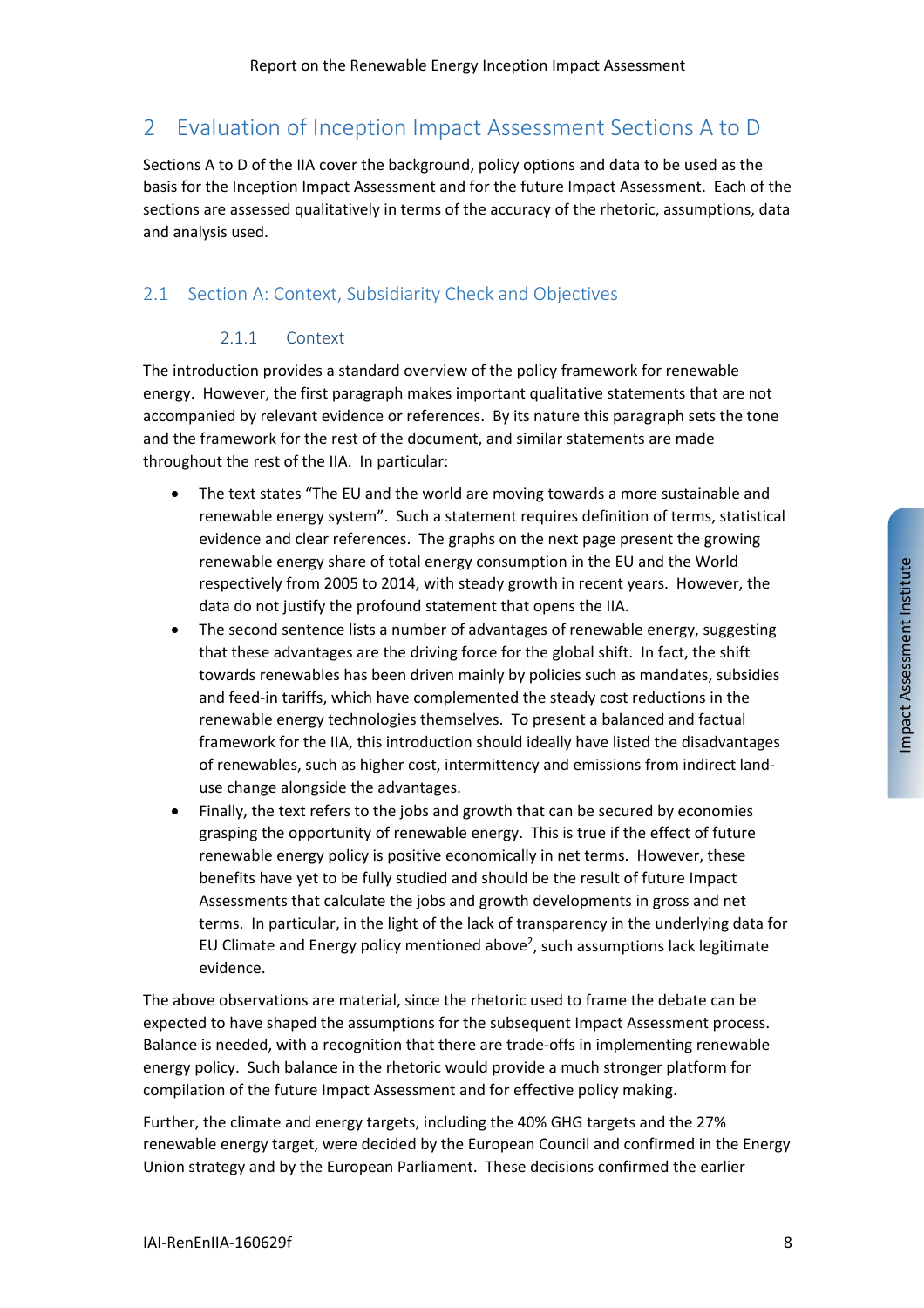European Commission recommendations from an EU strategy paper whose results were based on the 2030 Impact Assessment<sup>2</sup>, containing intransparent data and analysis. As policy is further developed, the ultimate origin of the targets and the lack of transparency in the underlying evidence for them should be effectively addressed. The data on which the policy is based needs to be fully published.

Additionally, this section of the IIA describes in summary form some of the elements of the current status, in particular referring to the June 2015 Renewable Energy Progress report. It also refers to observations of the ongoing REFIT evaluation of the current Renewable Energy Directive that will be fed into the planned Impact Assessment process. With only the preliminary main findings of the REFIT evaluation being fully available for assessment and scrutiny, but not its detailed interim results, the IIA does not provide a comprehensive and transparent basis for stakeholders. For example, the quality of the Option Mapping cannot be properly checked.

The text refers specifically to the Progress Report's overview of the progress of the Member States in meeting their 2020 targets for renewable energy, stating that "almost all Member States were on track" by 2013. The Progress Report (page 5) states that 19 are projected to exceed the 2020 targets, with doubts expressed about the other 9, including a number of large MS. This proportion of MS does not correspond well to the assertion that "almost all" are on track. The IIA therefore does not appear to have acknowledged sufficiently the difficulties for some MS in meeting the existing targets and the implications of this for future policy making.





*Figure 1: Renewable energy as a share of total energy consumption in EU 28 2005‐2014 (source: Eurostat SHARES)* 

*Figure 2: Renewable energy as a share of total consumption ‐ World 2005‐2014 (source: BP Statistical Review of World Energy 2015 dataset)*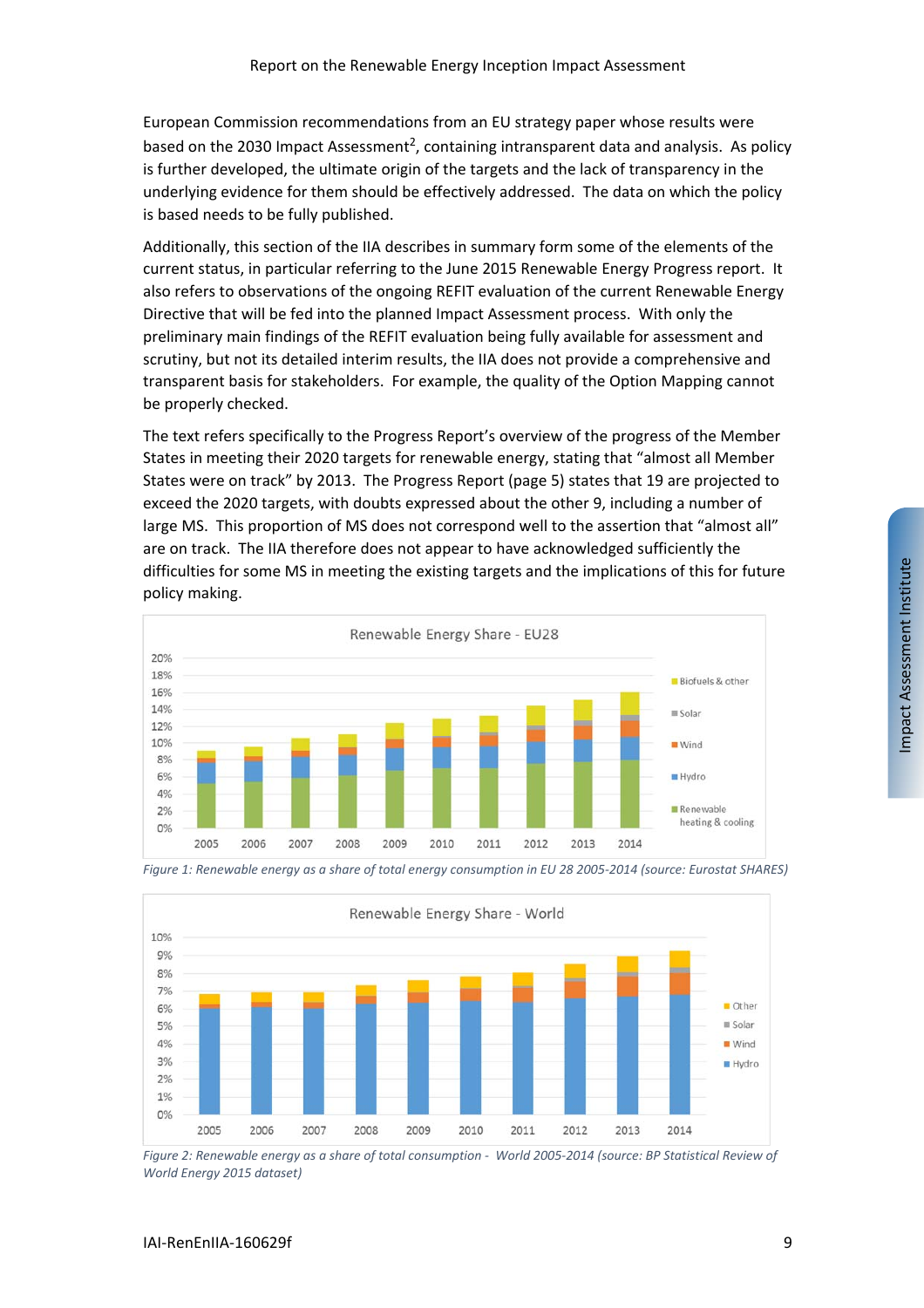#### 2.1.2 Issue

This section mostly describes the policy issue factually.

However, the final paragraph appears to make the assumption that the result of the renewable energy strategy will be to introduce grid competitive, less expensive and abundant renewable energy technologies. Successful introduction depends on many factors that still need to be fully analysed as part of the ex‐ante Impact Assessment.

Even if this assumption is correct, the text further states that it will increase the competitiveness of the EU economy and provide first mover advantage to the European industry. This also requires full analysis before such a conclusion can be drawn. In particular, the possibility that other global regions may take advantage of increasing European demand for renewable energy technologies, through their own investments, should be taken in account.

#### 2.1.3 Subsidiarity check

The subsidiarity check is a standard and important element of the analysis behind EU policy making. The statements made about uncoordinated actions, investor certainty and cost efficient deployment make qualitative sense, but the evidence for them has not been presented in the IIA nor have relevant sources been referenced. Important provisions such as these should be supported by well‐referenced reasoning. It should not be assumed that these arguments are known and accepted by all stakeholders without reference to evidence.

#### 2.1.4 Main policy objectives

Within the framework of the target set for renewable energy by the EU Institutions, the objectives are set out in a factual manner.

### 2.2 Section B: Option Mapping

#### 2.2.1 Policy options and instruments

The policy options under consideration by the Commission are described to a level of detail that can be expected for an Inception IA. The completeness of the presented options cannot be fully assessed since important final data from the REFIT evaluation and other references to the claims made are lacking. It is important to have the flexibility implied by the sections "Alternative/differentiated scope" and "…new technological developments". This flexibility in the selection of the recommended policy options should be consistently observed from this early stage until the REFIT evaluation of the relevant evidence has been completed.

#### 2.2.2 Proportionality check

The text of the proportionality check states that the framework is a proportionate response to the objective. Since proportionality is dependent upon all the relevant policy factors including those captured under economic, social and environmental impacts, it should be considered as a result of the analysis rather than an input.

In particular, in light of the lack of transparency of the underlying data and modelling, a conclusion on proportionality cannot be reached at this point in the process.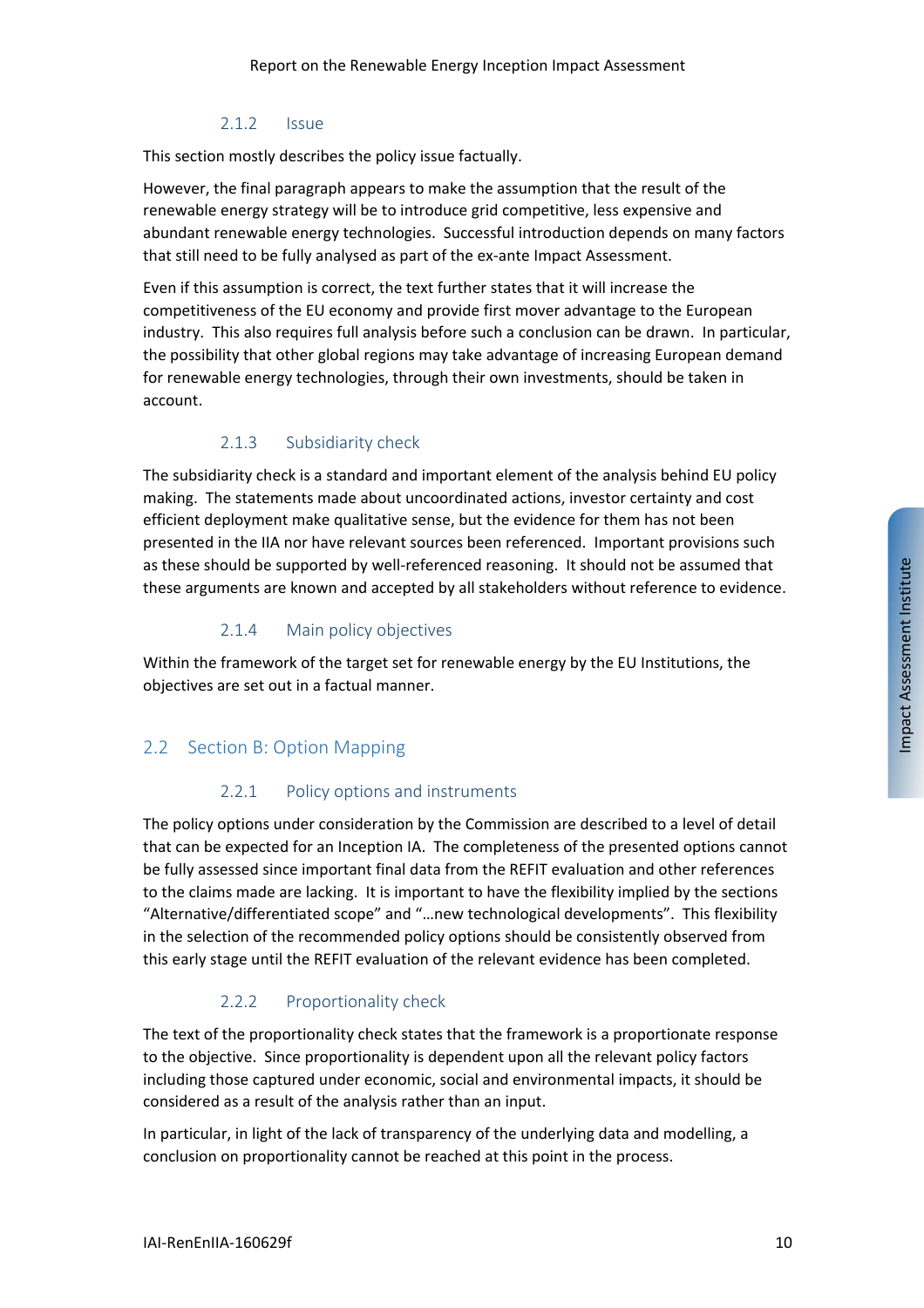## 2.3 Section C: Data Collection and Better Regulation Instruments

This section refers to a large number of studies that provide general input to the process and adds a further "non-exhaustive" list of ongoing studies. In total this represents 160 completed studies, of which the first 10 alone sum to nearly 2000 pages, and a further 800 pages (so far) of ongoing studies. Only a limited number of stakeholders may be in a position to review this data in its entirety to gain a full understanding. To meet the IIA's objective to provide a comprehensive basis for stakeholders, without requiring them to read all the background data, it would have been necessary to provide a high‐level explanation for why this data has been selected, its relevance to the policy objectives and the general plans for its analysis.

For example, the overarching past and future trends for renewable energy capacity and contribution in the EU, investment in the sector in Europe and globally etc. would have provided insight into the issues that the Commission will focus on. This information would provide useful references for stakeholders about the type of information the Commission is using and thus what kind of additional input they could productively provide in addition.

A further key issue with data collection is the underlying data and modelling for Climate & Energy policy. It is important to reiterate in the context of this section that the data generated by the PRIMES model on economic and energy effects of scenarios for Climate & Energy policy is not transparent and cannot be independently verified. Ongoing work should seek to correct this as a matter of priority, in order to enhance confidence in the decisions that will be taken.

The information on the consultation process would have been enhanced by referring to the consultation website of the DG responsible for this initiative, as detailed in the Better Regulation Guidelines page 77, section 6.1.4. Step 4.

### 2.4 Section D: Information on the Impact Assessment Process

This brief section simply provides information about the planned preparation of Impact Assessments.

One element that requires additional information is that regarding the technical support for the future Impact Assessment. The supplied link leads to a public procurement page, but no terms of reference appear to be available, which would enable stakeholders to scrutinise the scope and form of the underlying analysis.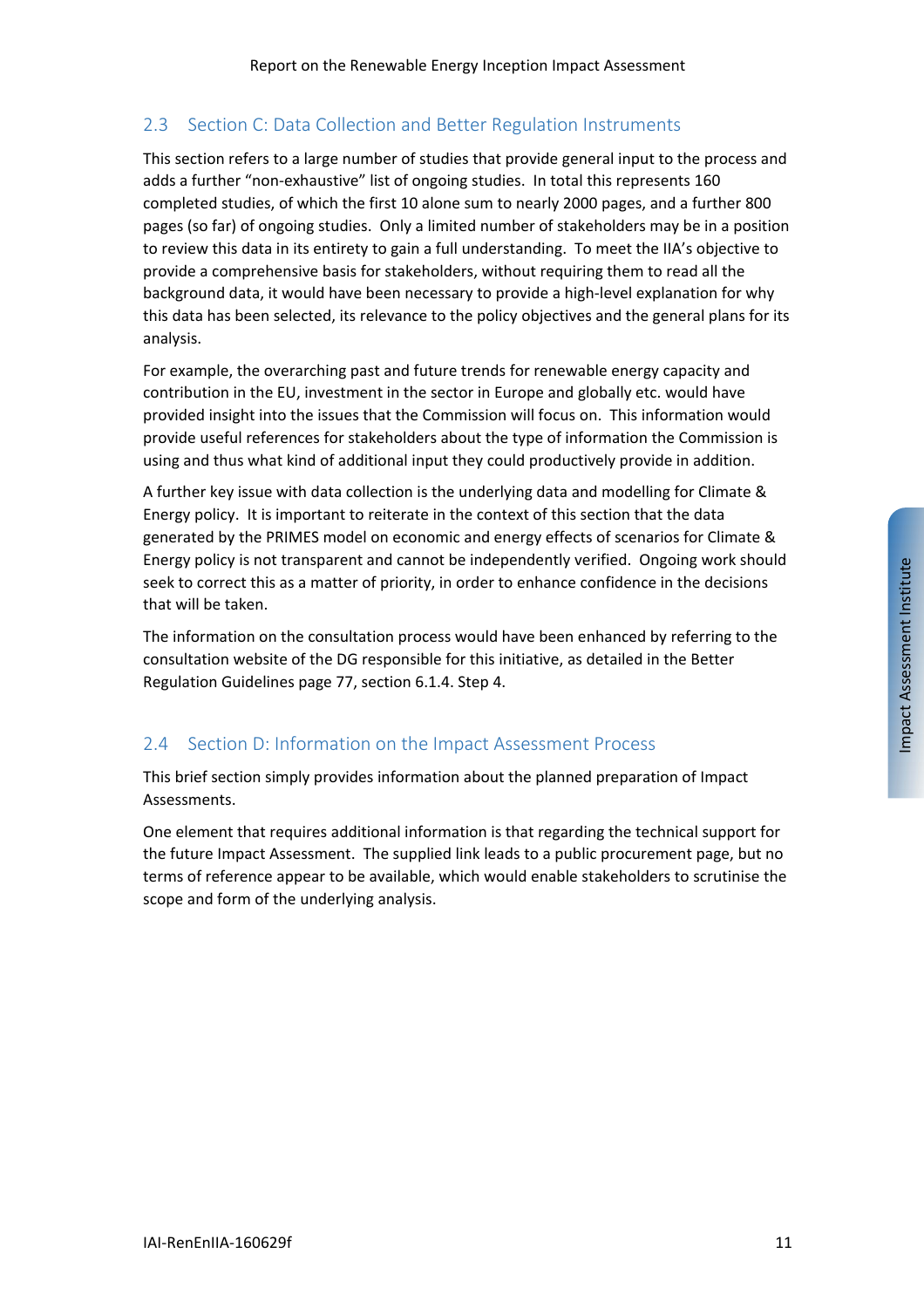# 3 Evaluation of Section E: Preliminary Assessment of Expected Impacts

This chapter evaluates the preliminary assessment of impacts, with the expectation that any impacts, even if preliminary, should be fully evidenced with transparent data.

A consistent observation is that the Commission's "2030 Impact Assessment (reference???)" has been assumed as the basis for the analysis in the Inception Impact Assessment. As concluded in the IAI's own study on the 2030 Impact Assessment, the lack of transparency in the underlying data and modelling (using the PRIMES model) makes this an inappropriate foundation for further policy making. This is further reflected in the comments on each section of the IIA below, where relevant.

## 3.1 Likely economic impacts

The quoted economic impacts, specifically the costs and benefits, are dependent on the modelling performed for the 2030 Climate & Energy Impact Assessment. As stated above, the lack of transparency in the modelling does not allow for a confirmation of these results by stakeholders.

This section of the IIA states "With regard to the cost components, in scenarios with explicit energy efficiency policies and renewables targets, energy purchases are significantly reduced but investment costs increase." Comparing scenarios with both energy efficient and renewables targets to those without either, this is indeed the case. However, the reader could conclude from this text that energy efficiency and renewables targets each independently achieve the same effect of reducing energy purchases and increasing investment costs. A consistent analysis would separate the effect of energy efficiency policy and renewables targets, as indicated by the following extract from table 40 of the Climate & Energy Impact Assessment. The arrows show where the figures increase or decrease in the cases of renewables targets or energy efficiency policies being implemented:

| <b>Scenario</b>         | Ref.     | GHG35<br>/ <mark>EE</mark> ® | GHG37<br>$^{\circ}$ | GHG40<br>® | GHG40    | GHG40<br>/ <mark>EE</mark> | GHG40<br>EE/RES<br>30 | GHG45<br>EE/RES<br>35 |
|-------------------------|----------|------------------------------|---------------------|------------|----------|----------------------------|-----------------------|-----------------------|
| Renewables<br>share     | 24.4%    | 25.5%                        | 24.7%               | 25.5%      | 26.5%    | 26.4%                      | 30.3%                 | 35.4%                 |
| Energy savings          | $-21.0%$ | $-24.4%$                     | $-22.9%$            | $-24.4%$   | $-25.1%$ | $-29.3%$                   | $-30.1%$              | $-33.7%$              |
| Investment<br>costs €bn | 816      | 833                          | 835                 | 846        | 854      | 875                        | 879                   | 909                   |
| Energy<br>purchases €bn | 1,454    | 1,428                        | 1,447               | 1,446      | 1,436    | $\triangle$ 1,421          | 1,423                 | 1,431                 |

*Figure 3: Scenario data from Climate and Energy 2030 Impact Assessment* 

The effect of renewables targets (GHG40/ EE/RES30 vs GHG40/EE) is to increase both investment costs and energy purchases. The effect of energy efficiency policy (GHG35/EE® vs Ref and GHG40/EE vs GHG40) is to increase investment costs and decrease energy purchases.

As stated above, it is correct that both energy efficiency policies and renewables targets act to increase investment. However, the text further states "Importantly, these investments have great potential for driving jobs and growth in the EU and have a positive impact on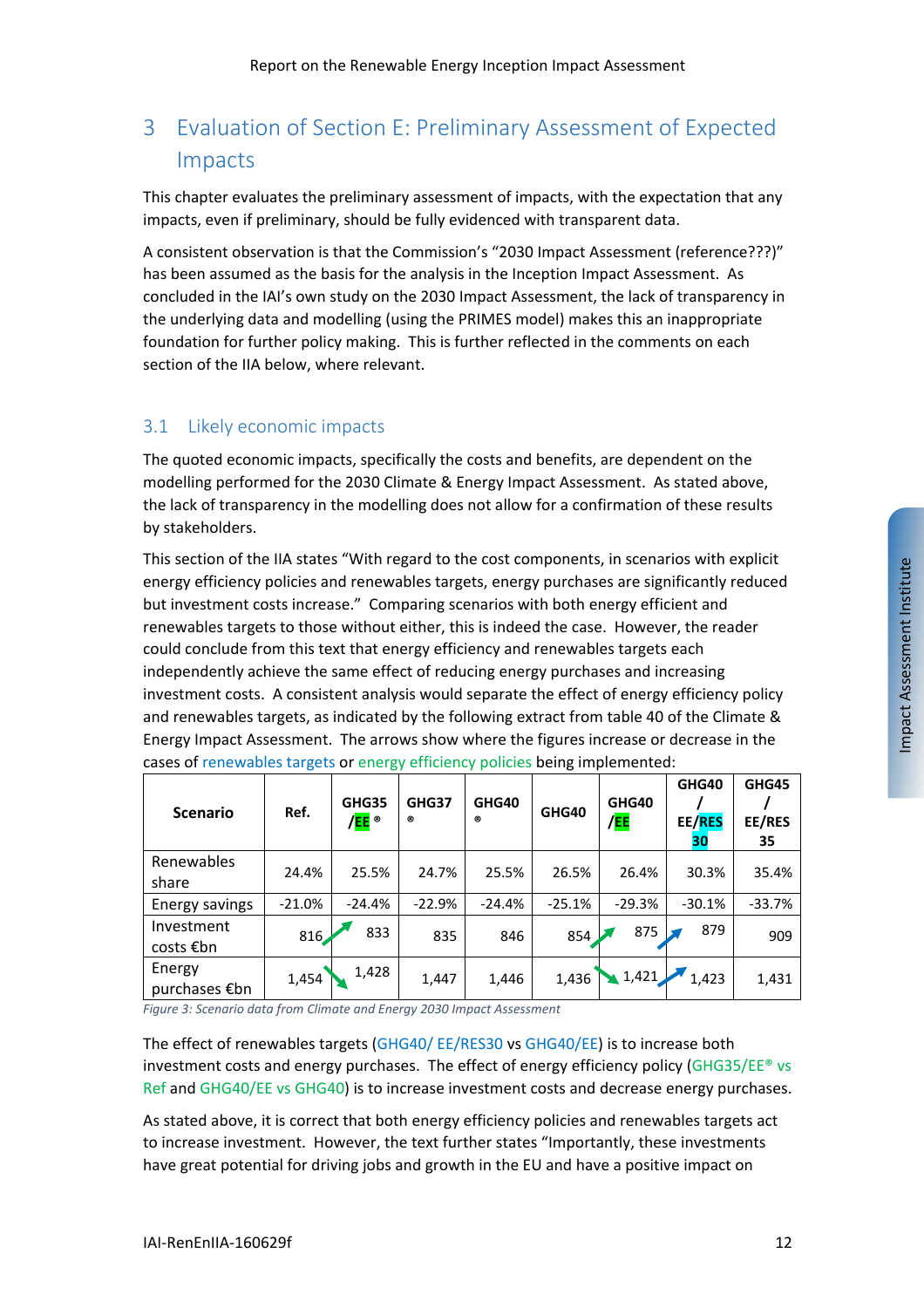GDP". The results quoted in the 2030 Impact Assessment table 40, extract below, are not sufficient to reach this general conclusion. They indicate reductions as well as increases in GDP and do not provide differentiation of the individual scenarios. No explicit reference is provided for additional detail of the figures generated by the quoted models, GEM‐EE, E3MG and E3ME.

|                                   | Ref. | <b>GHG35/EE</b>                                                                                                                                                                    | <b>GHG37</b> ®            | $GHG40$ <sup>®</sup>                                                                               | GHG40 | GHG40/EE            | <b>GHG40/</b><br>EE/RES30 | <b>GHG45/</b><br>EE/RES35      |
|-----------------------------------|------|------------------------------------------------------------------------------------------------------------------------------------------------------------------------------------|---------------------------|----------------------------------------------------------------------------------------------------|-------|---------------------|---------------------------|--------------------------------|
| <b>GDP</b> impacts                | na   |                                                                                                                                                                                    |                           | GEM E3 model: -0.45% to -0.10% <sup>149</sup><br>E3MG + E3ME models: 0.0% to +0.55% <sup>150</sup> |       |                     |                           | Typically<br>higher<br>impacts |
| <b>Employment</b> impacts         | na   |                                                                                                                                                                                    | Typically smaller impacts | GEM E3 model: -0.61% to 0.20% <sup>151</sup><br>E3ME model: $0.3\%$ - $0.5\%$ <sup>152</sup>       |       |                     |                           |                                |
| Distributional impacts between MS | na   | Lower income Member States have higher costs, but<br>than -40% GHG options<br>benefit more from reduced air pollution<br>Costs spread more for options with higher system<br>costs |                           |                                                                                                    |       | than $-40\%$<br>GHG |                           |                                |

*Figure 3: Table on GDP and employment impacts from Climate and Energy 2030 Impact Assessment* 

Without the possibility of scrutiny of the underlying cost figures that derive from the PRIMES model and those on GDP and employment, the true relationship of the costs and benefits cannot be verified. A full, open and accessible reanalysis of the figures is necessary to assure their efficacy.

As acknowledged in Section A of the IIA, some member states may need to take additional measures to meet their 2020 targets under the current Renewable Energy Directive. Specifically, in the "Issue" section on page 2, differing national capacities need to be taken into account. The differing burdens between Member States should also be taken into account in the assessment of economic impacts, in particular in terms of the investment requirements, especially where capital is scarce.

## 3.2 Likely social impacts

Similarly, social impacts are strongly dependent on the results of the modelling. In particular, employment effects are associated directly with the calculated economic benefits. As indicated in the above section, the employment effects themselves are not fully presented in the 2030 Impact Assessment. Specifically, the statement "ambitious energy efficiency and renewable targets are expected to increase employment" is not accompanied by transparent evidence.

Transparent verification of the relative employment gains and losses in different sectors would be necessary to determine the overall net effect. The balance of the burden between, for example regions and Member States, would also need to be take into account in an initial appraisal of the effects.

The text refers to the size of and employment in the renewable energy sector. This information is relevant only in the context of the potential increase in turnover and employment and only if also combined with the losses in other sectors from redirected investment, to assess the net effect.

The text refers to the price of fossil fuels and electricity prices, both projected to increase already in the reference scenario. Prices for fossil fuels and electricity are also output from the model (PRIMES) whose calculation has not been available for scrutiny. In particular, the model projected little difference in prices for all scenarios implying greenhouse gas reductions at 40% or less. This is a highly significant result and requires full open scrutiny for stakeholder verification. Expected energy price developments are of particular importance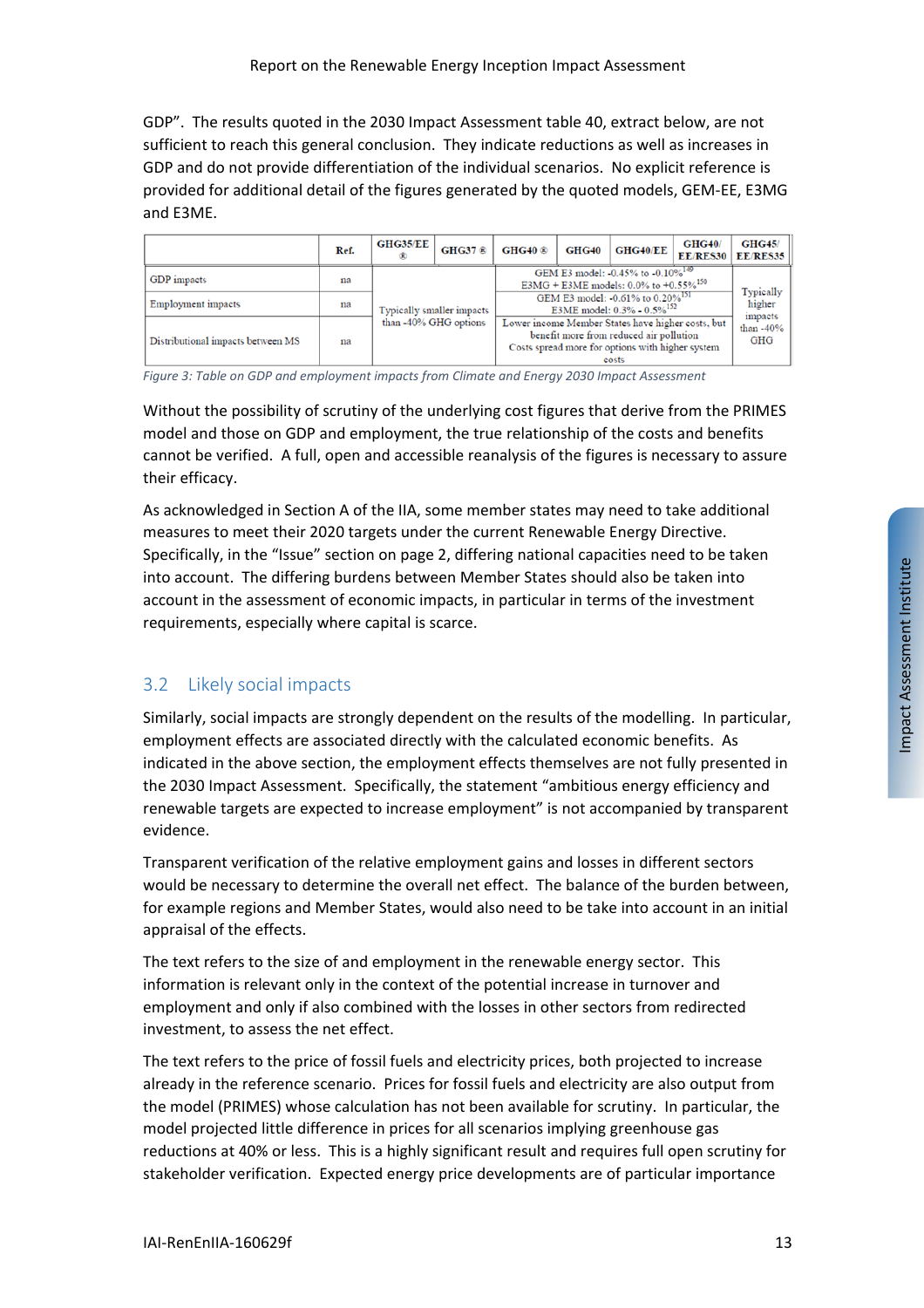for consumers, especially those that might be at risk of energy poverty or significantly higher energy costs. These effects should be analysed, at least qualitatively.

In addition, in the light of the recent drop in fossil fuel prices, the need for a transparent model allowing stakeholders the possibility for scenario and delta analysis is essential.

The text states that, according to the 2030 Impact Assessment, energy efficiency and renewable energy policies can facilitate citizen involvement. The relevant section in that Impact Assessment (5.1.5.4) points to two pieces of evidence:

- greater individual ownership of renewable energy capacity in Germany
- Europeanisation through harmonised framework for planning, information and best practice exchange, citizen involvement and reduction of administrative barriers

These are not sufficient to support the statement above, the first referring only to one Member State, the second being measures that could potentially be introduced for all types of energy.

#### 3.3 Likely environmental impacts

The stated effect, of increased renewable energy use leading to reduced GHG emissions and fossil fuel use, describe the generally accepted benefits of renewables. This assumption can only be applied as a general rule if the issues of land use, land‐use change and forestry as well as indirect land use change for bioenergy are appropriately resolved, as referred to later in the text of this section of the IIA.

The text refers to EU28 implicit fossil fuel subsidies related to air pollution, referring to a figure of €145bn quoted by an IMF study. Assuming the accuracy of this figure, which is in fact (according to IMF?) an externality rather than a subsidy, a relevant appraisal of the impacts of renewable energy policy would explicitly quote the proportional effect (reduction of the implied subsidy) due to the action of the planned EU policies, rather than quoting only the total figure.

The expectations expressed regarding the EU bioenergy sustainability policy can only be aspirational and do not constitute evidence. The relevant text should only refer to this as an expectation and should not make absolute statements about the results. The expectations need to be properly evidenced in the future Impact Assessment.

### 3.4 Likely impacts on simplification and/or administrative burden

The text in this section refers to the objectives of a simplification agenda. Without explicit evidence these effects cannot be characterised as "likely".

#### 3.5 Likely impacts on SMEs

The economic effects on SMEs are dependent on the general economic effect, in turn dependent on the output of the modelling and therefore, as mentioned before, not independently verifiable. This section mainly lists the expected positive effects but the effects on SMEs should be analysed in net-terms.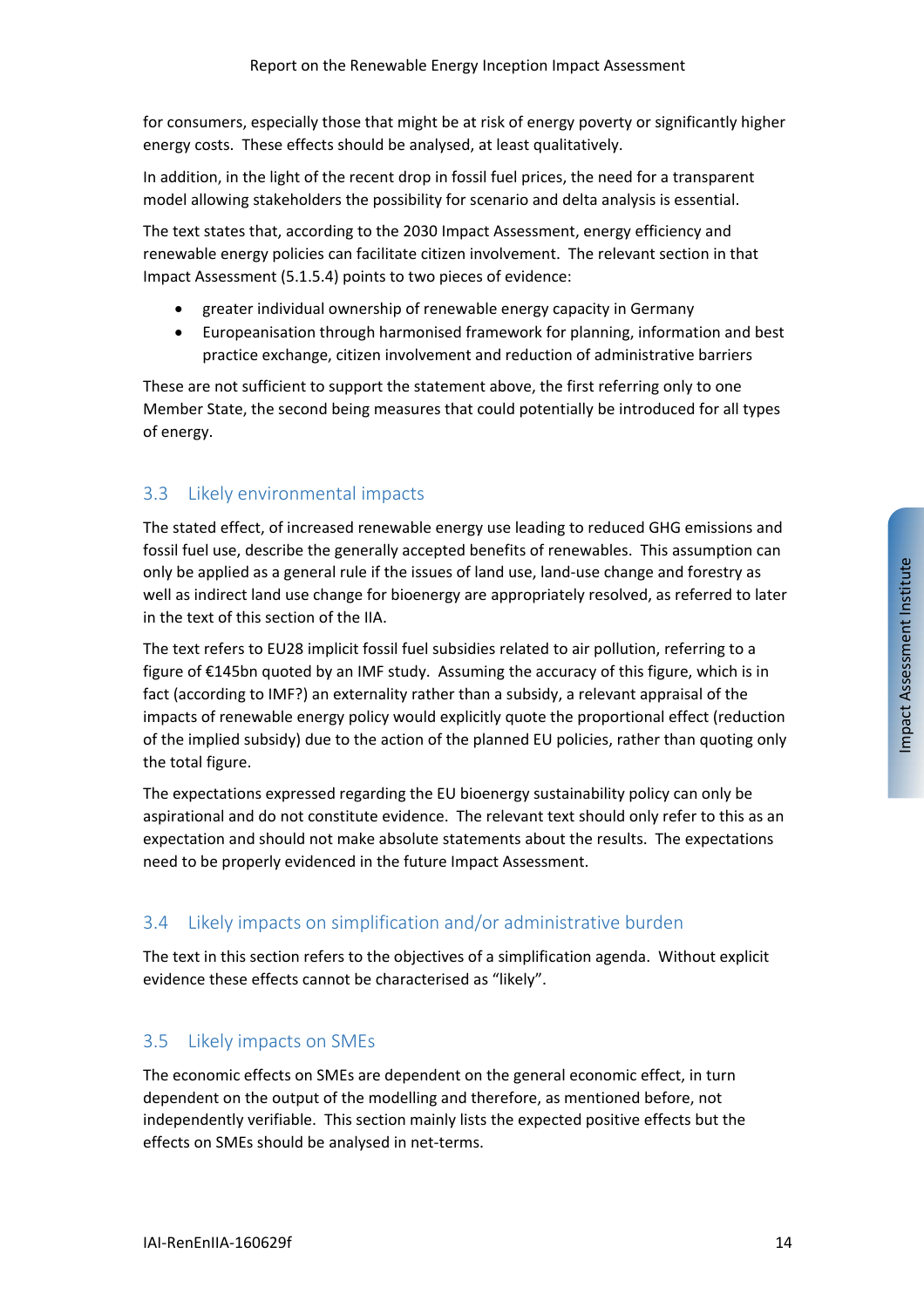The qualitative assessment in this section, identifying potential added and avoided future burdens, is useful as a foundation for further work.

#### 3.6 Likely impacts on competitiveness and innovation

Again this section quotes the 2030 Climate & Energy Impact Assessment. The effect on competitiveness, due to the interplay between investment and costs, is particularly dependent on the results of that Impact Assessment's modelling.

Additionally, the text quotes the volatile and unreliable nature of fossil fuel supply as a factor in security of supply and competitiveness. Currently, some renewable energy supplies could equally be described as volatile and unreliable due to their need for favourable conditions and their consequent intermittent nature. The evidence on this part is not consistent nor transparent and does not have sufficient maturity to enable specific conclusions to be reached.

The figures quoted on trade balance in renewables technology and equipment and on renewable energy patents are relevant to the analysis but do not constitute quantification or qualification of potential impacts.

## 3.7 Likely impacts on public administrations

As a qualitative estimate of potential impacts, this section includes relevant observations. All elements should be clearly analysed and evidenced in the future Impact Assessment, including updated national renewable energy action plans or their replacements, and additional administrative procedures such as those referred to on page 2 of the IIA.

### 3.8 Likely impacts on third countries, international trade or investment

The assertion that "Reaching the at least 27% EU renewable energy target will incentivise the development of EU innovative renewable energy technologies and reduce the costs of key technologies available for renewable energy deployment anywhere in the world" has not been demonstrated with evidence. In particular, the potential for third countries to export technology to the EU should be taken into account, according to investments that those countries are able to make.

The assertion can only be expressed as an expectation but still does not constitute evidence for assessment of impact.